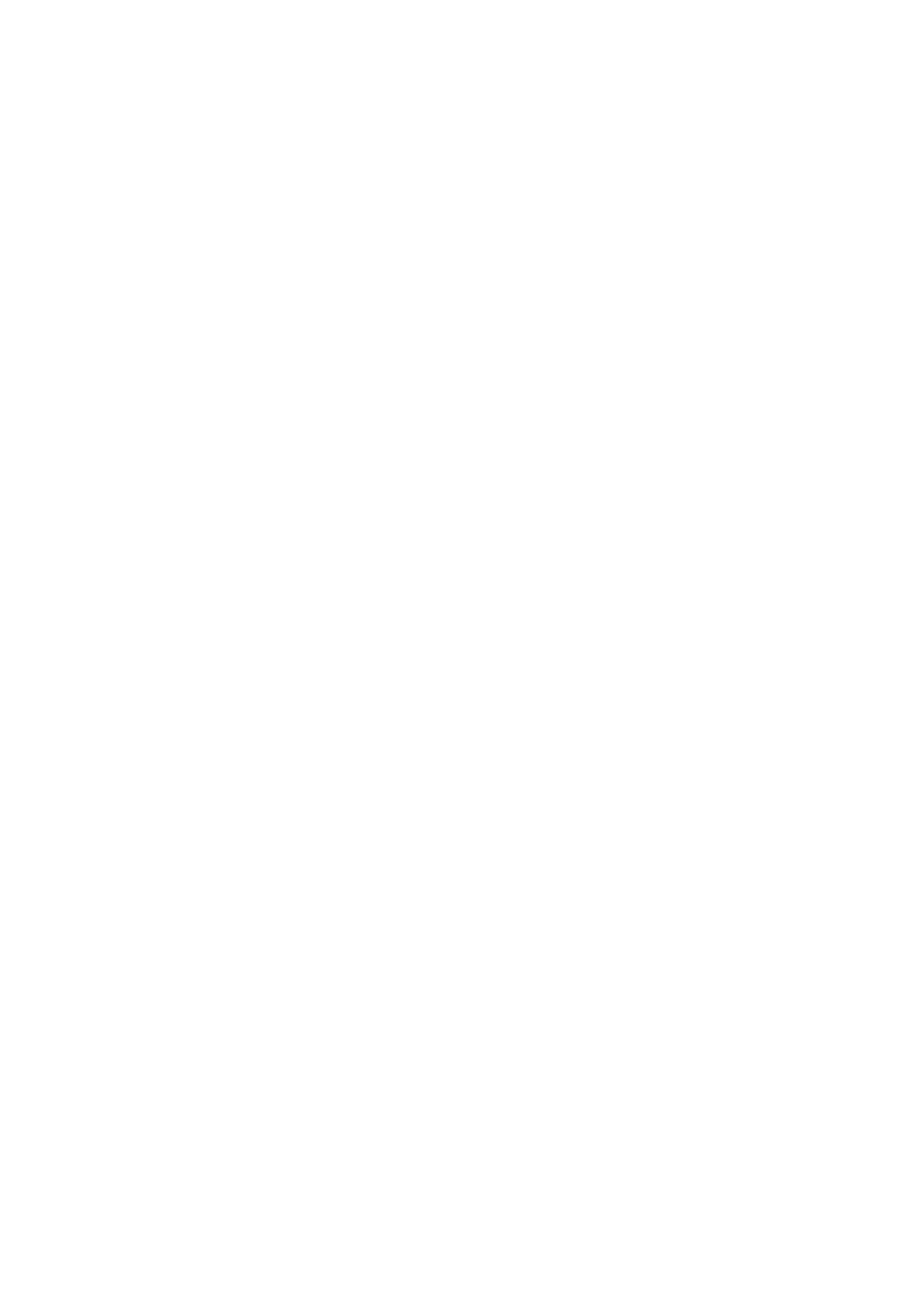# Appendix 1 - List of contracts to be renewed **Appendix 1 - List of contracts to be renewed**

| Service                  | Collaborative<br>Opportunity<br>Estimated<br>Contract<br>Annual | Activity | Forecast<br>Date | <b>Delivered</b><br>Date | Forecast<br>Savings<br>Range | <b>Delivered</b><br>Forecast<br><b>Savings</b> | <b>Comments</b>                                                                                                                                                                                                                                                                                                                             |
|--------------------------|-----------------------------------------------------------------|----------|------------------|--------------------------|------------------------------|------------------------------------------------|---------------------------------------------------------------------------------------------------------------------------------------------------------------------------------------------------------------------------------------------------------------------------------------------------------------------------------------------|
| Community Meals          | 3,500,000                                                       | Renew    | $J$ un-15        | $J$ un-15                | $2% - 4%$                    | $-2.7%$                                        | Presented and approved at Exec Sub Committee 12/06/15                                                                                                                                                                                                                                                                                       |
| Plumbing Materials       | 21,000,000                                                      | Renew    | $Oct-15$         | $Oct-15$                 | $2% - 4%$                    | 4.7%                                           | Presented and approved at Exec Sub Committee 02/10/15                                                                                                                                                                                                                                                                                       |
| Groceries & Provisions   | 24,000,000                                                      | Renew    | Mar-16           |                          | $2% - 4%$                    |                                                | Evaluation to be completed after Tender close 10/11/15                                                                                                                                                                                                                                                                                      |
| Electrical Materials     | 11,500,000                                                      | Renew    | Mar-16           |                          | $2% - 4%$                    |                                                | Strategy UIG took place 04/09/15 and Tender process underway.                                                                                                                                                                                                                                                                               |
| Waste Disposal Equipment | 1,500,000                                                       | Renew    | Mar-16           |                          | $2% - 4%$                    |                                                | Technical panel & UIG approved strategy and Tender process is underway.                                                                                                                                                                                                                                                                     |
| Fostering                | 24,000,000                                                      | Renew    | Mar-17           |                          | n/a                          |                                                | option which would enable the framework to continue until March 2017 however the<br>outcome of the current review may mean the framework is renewed earlier in 2016.<br>The scope of the fostering framework is currently under review and will determine<br>when the framework is re-tendered. The current framework includes an extension |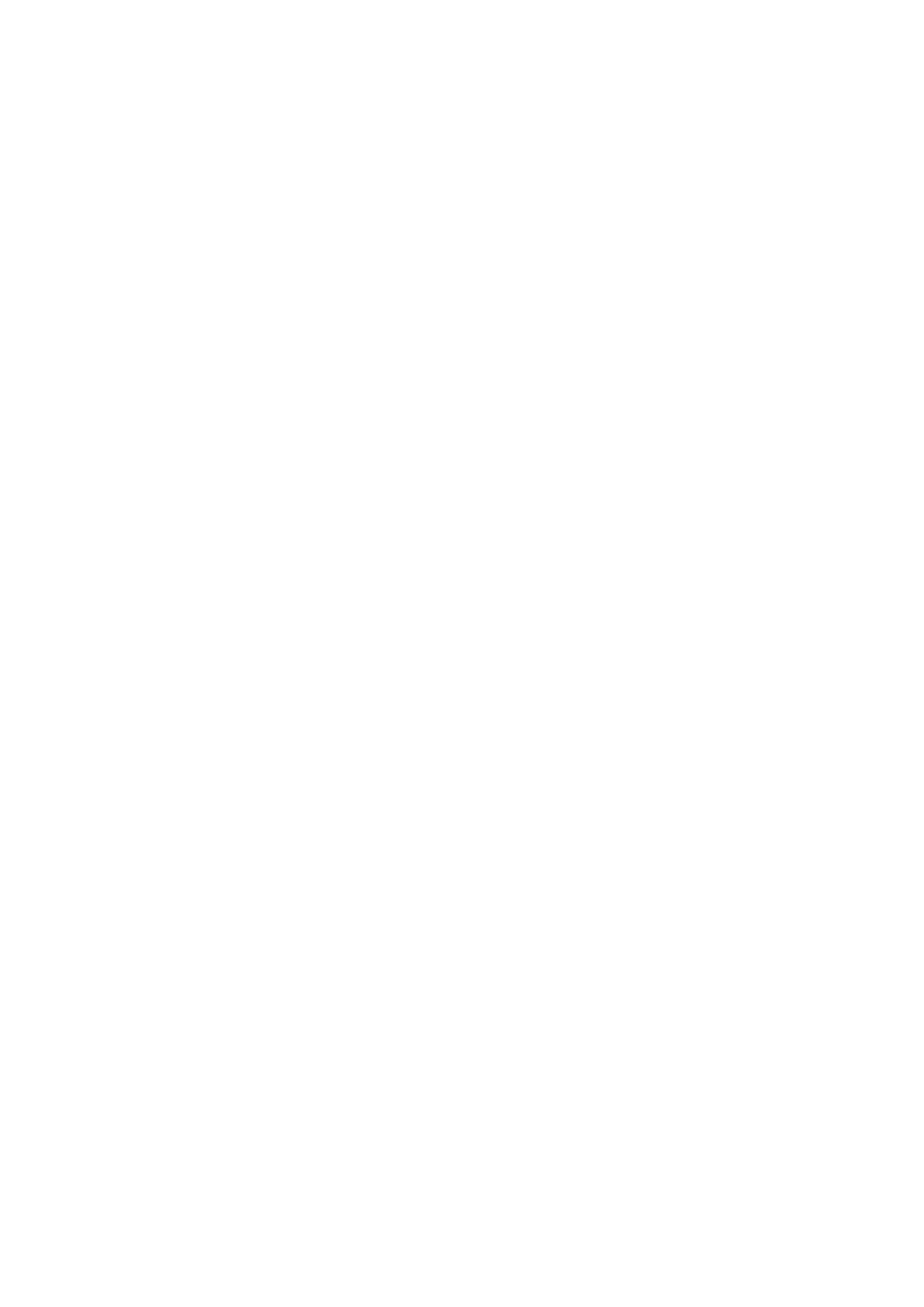| ì                          |
|----------------------------|
|                            |
|                            |
|                            |
|                            |
|                            |
|                            |
|                            |
| ۱                          |
|                            |
|                            |
|                            |
| John Street                |
|                            |
|                            |
|                            |
|                            |
|                            |
|                            |
| ו פרופ רה מר<br>こ クサ シサシサン |
|                            |
|                            |
|                            |
|                            |
| $\frac{1}{2}$              |
|                            |
|                            |
| =<br>5                     |
|                            |
| )<br>i                     |
|                            |
| list of new con-           |
| ļ                          |
|                            |
|                            |
|                            |
|                            |
|                            |